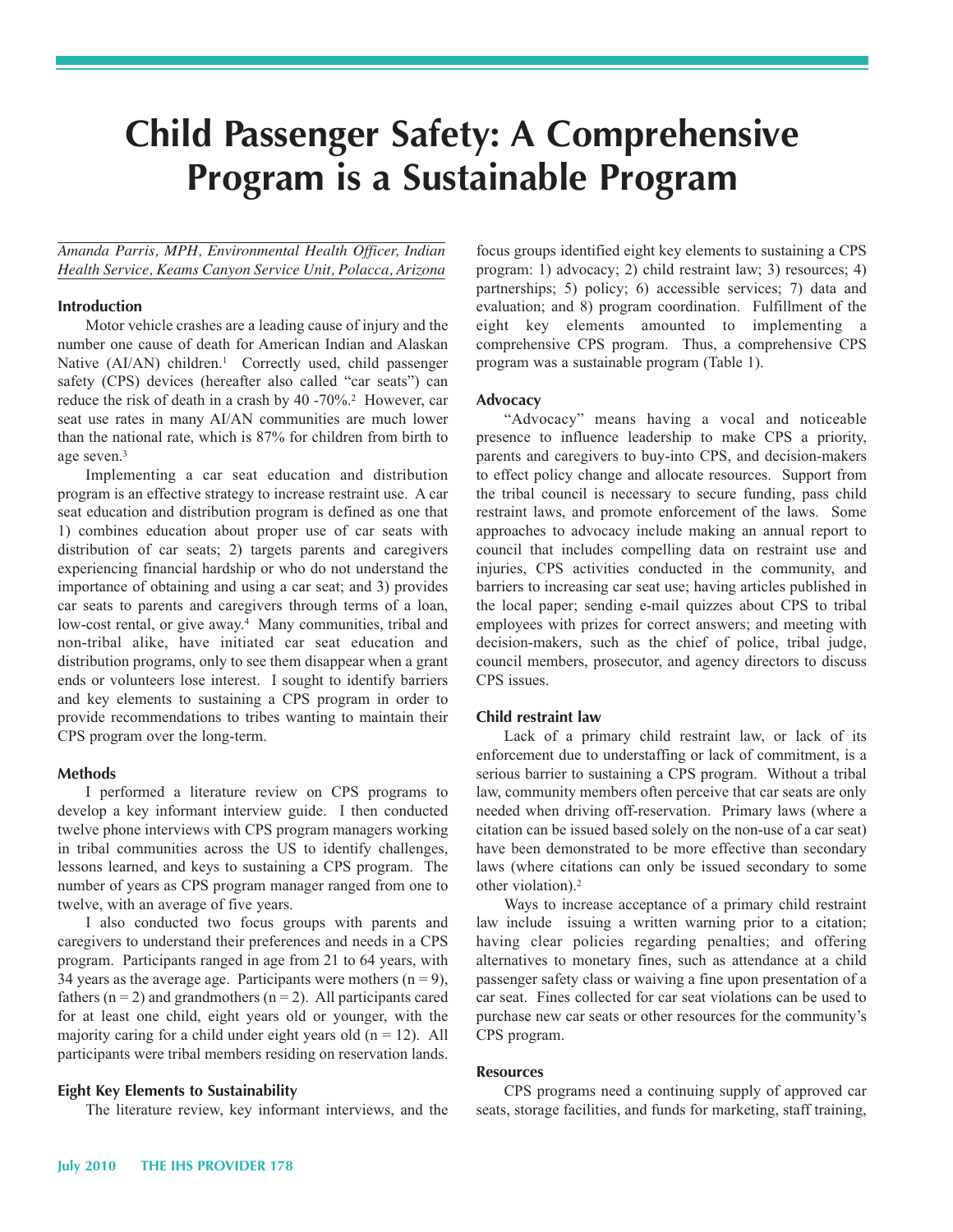#### **Table 1: Keys To Sustainability**

| <b>Advocacy</b>             | A vocal and noticeable presence that influences leadership to prioritize child<br>passenger safety (CPS), parents and caregivers to buy-into CPS, policy change,<br>and resource allocation.                    |  |  |
|-----------------------------|-----------------------------------------------------------------------------------------------------------------------------------------------------------------------------------------------------------------|--|--|
| <b>Child Restraint Law</b>  | Ensuring a primary child restraint law is in place and vigorously enforced with<br>provisions for alternative penalties such as attendance of a CPS class.                                                      |  |  |
| <b>Resources</b>            | Identifying and obtaining funding or support for resources such as child restraints, a<br>storage facility, trainings/certifications, and staff/volunteers.                                                     |  |  |
| <b>Partnerships</b>         | Developing and sustaining partnerships with federal, tribal, state, and local<br>programs working with children, or in the area of health and safety, collaborating<br>with partners to provide services.       |  |  |
| <b>Policy</b>               | Ensuring written policies and procedures for providing CPS services are in place to<br>support conservation of resources, management of liability issues, and provision of<br>appropriate and uniform services. |  |  |
| <b>Accessible Services</b>  | Ensuring it is easy for community members to locate and obtain CPS services,<br>linking community members to services.                                                                                          |  |  |
| Data and Evaluation         | Documenting program activities, managing program records, evaluating and<br>reporting program activities and their impact on restraint use.                                                                     |  |  |
| <b>Program Coordination</b> | Having a coordinator, preferably an individual, tie all the key elements together and<br>manage the program.                                                                                                    |  |  |

 and salary support. Programs most likely to be sustainable are those that have multiple funding sources, several of which are summarized in Table 2. Funding sources include direct support from tribes, grants and cooperative agreements, budgets for medical and preventive services, donations, and state support.<sup>5-7</sup> Examples of state support would be an injury prevention program within the state's Department of Health; Transitional Assistance For Needy Families (TANF) car seat reimbursements; or a Medicaid-based car seat distribution program, an approach demonstrated to be comparable in cost effectiveness to federal vaccination programs with coverage likely for special seats only at this time.<sup>7,8</sup>

 Programs can estimate the number of car seats needed for one year based on the number distributed in previous years, the number of births per year data, tribal enrollment data, and data from other agencies serving children, such as Head Start and the Women/Infants/Children (WIC) nutrition program.

 While the majority of interviewed programs distribute car seats without charging any fees, others collect funds from parents and caregivers. Primary reasons for the latter approach are that funds can be used to purchase more car seats or used for other operating expenses. Also, parents may be more likely to consistently place their children in a car seat if there is some

 financial investment in the purchase. The downside of charging fees is that cost is a barrier for low-income families, and managing money and keeping accurate financial records is burdensome for program staff. Loaner programs, where car seats are loaned to parents for a period of time based on the type of restraint (e.g., one year for infant seats, several years for toddler seats and combination seats) are less frequently offered as an alternative to the sale or free distribution of restraints to eligible families. Reasons for the decline in popularity of loaner programs include more complicated record-keeping, an increased exposure to liability issues, the need to inspect and clean returned car seats, unusable returned car seats, and low restraint return rates.<sup>9-12</sup> Loaner programs still have a role, especially for children with special needs requiring expensive, custom-designed car seats, or for programs distributing infant-only restraints, where the loaner duration is short.

 Liability issues can be best managed through written policies and procedures for parent education and completion of liability release forms. The Safe Kids network provides CPS technician training and recertification services.<sup>13</sup>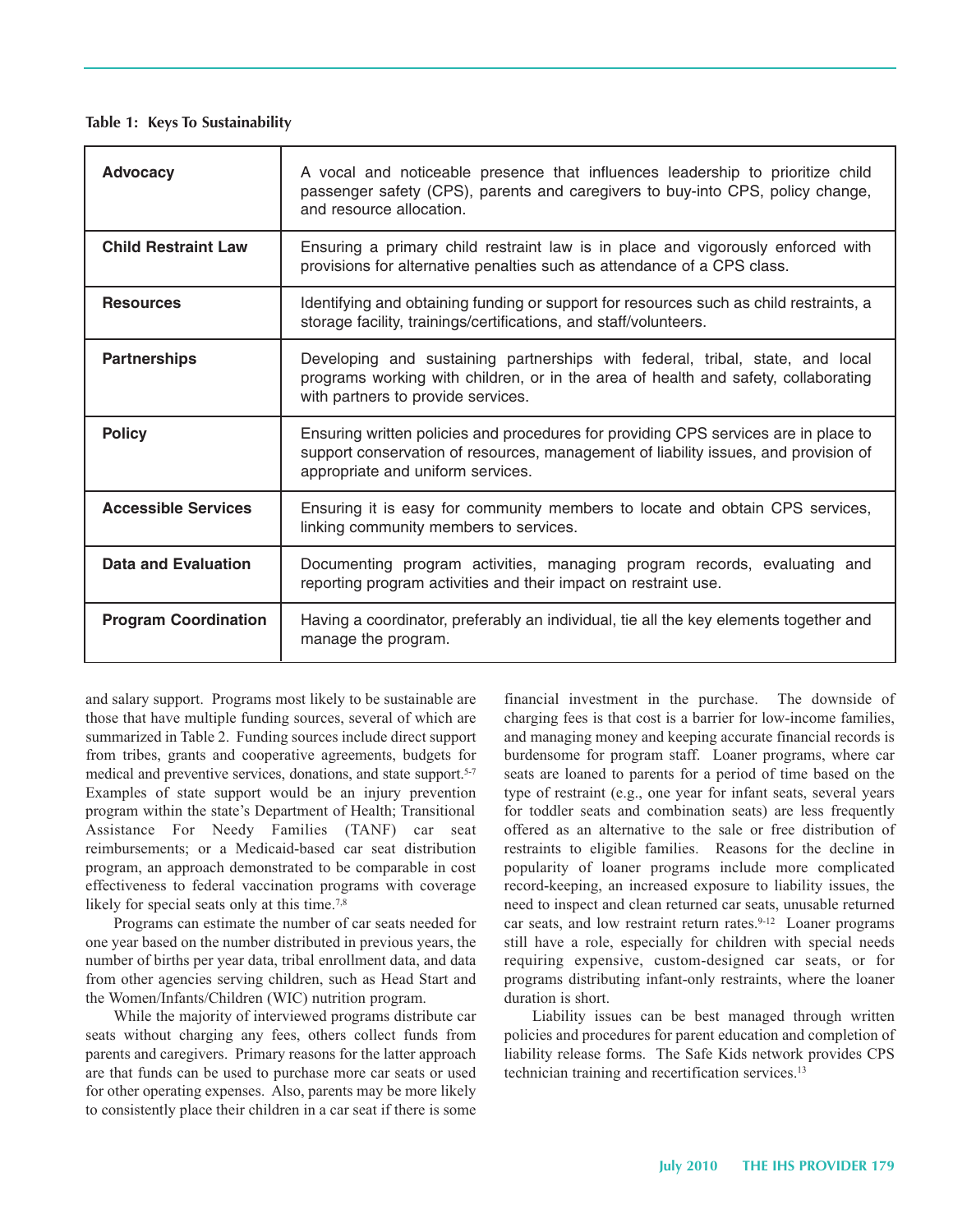| <b>Opportunity</b>                                                            | <b>Who Can Apply</b>                                                                    | <b>Resources</b>                                                                                                      | <b>Scope</b>                                                                                                                                                                                     |
|-------------------------------------------------------------------------------|-----------------------------------------------------------------------------------------|-----------------------------------------------------------------------------------------------------------------------|--------------------------------------------------------------------------------------------------------------------------------------------------------------------------------------------------|
| <b>BIA Child</b><br>Passenger<br>Safety Grant                                 | Tribal programs                                                                         | Car seats                                                                                                             | Reimbursement grant; for purchase<br>of car seats to be distributed through<br>an event/program. Apply annually.                                                                                 |
| <b>BIA</b> Indian<br><b>Highway Safety</b><br>Grant                           | Tribal programs                                                                         | Car seats;<br>Storage;<br>Staff Training;<br>Marketing;<br><b>Staff Salary</b><br>(depends on project)                | Reimbursement grant; priority areas<br>have been impaired driving, occupant<br>protection, traffic records.                                                                                      |
| Governor's Office<br>of Highway<br><b>Safety Grant</b>                        | Taxable and non-profit<br>organizations; state,<br>county, local<br>government programs | Car seats:<br>Storage;<br>Staff Training;<br>Marketing;<br><b>Staff Salary</b><br>(overtime)                          | Reimbursement grant; priority areas<br>have been speed, impaired driving,<br>occupant protection, emergency<br>medical services.                                                                 |
| <b>IHS Ride Safe</b><br>Program                                               | Region XI AIAN Head<br>Start programs                                                   | Car seats;<br>Storage (Possibly);<br>Staff Training;<br>Marketing                                                     | Pre-designed program; CPS<br>education for students and parents;<br>provides a car seat for each student;<br>requires evaluation and follow-up;<br>mandatory 1 week workshop. Apply<br>annually. |
| <b>IHS Tribal Injury</b><br>Prevention<br>Cooperative<br>Agreement<br>Program | Tribal programs                                                                         | Car seats;<br>Storage;<br><b>Staff Training;</b><br>Marketing;<br>Staff Salary for<br>fulltime program<br>coordinator | Reimbursement grant (draw-down);<br>prioritizes injury prevention, all injury<br>types, through use of evidence-<br>based strategies.                                                            |
| <b>CDC</b> Motor<br>Vehicle Injury<br><b>Prevention Grant</b>                 | Tribal programs                                                                         | Staff Training;<br>Marketing;<br>Staff Salary for a<br>full-time program<br>coordinator                               | Reimbursement grant (draw-down);<br>prioritizes prevention of motor vehicle<br>crash injuries through use of<br>evidence-based strategies.                                                       |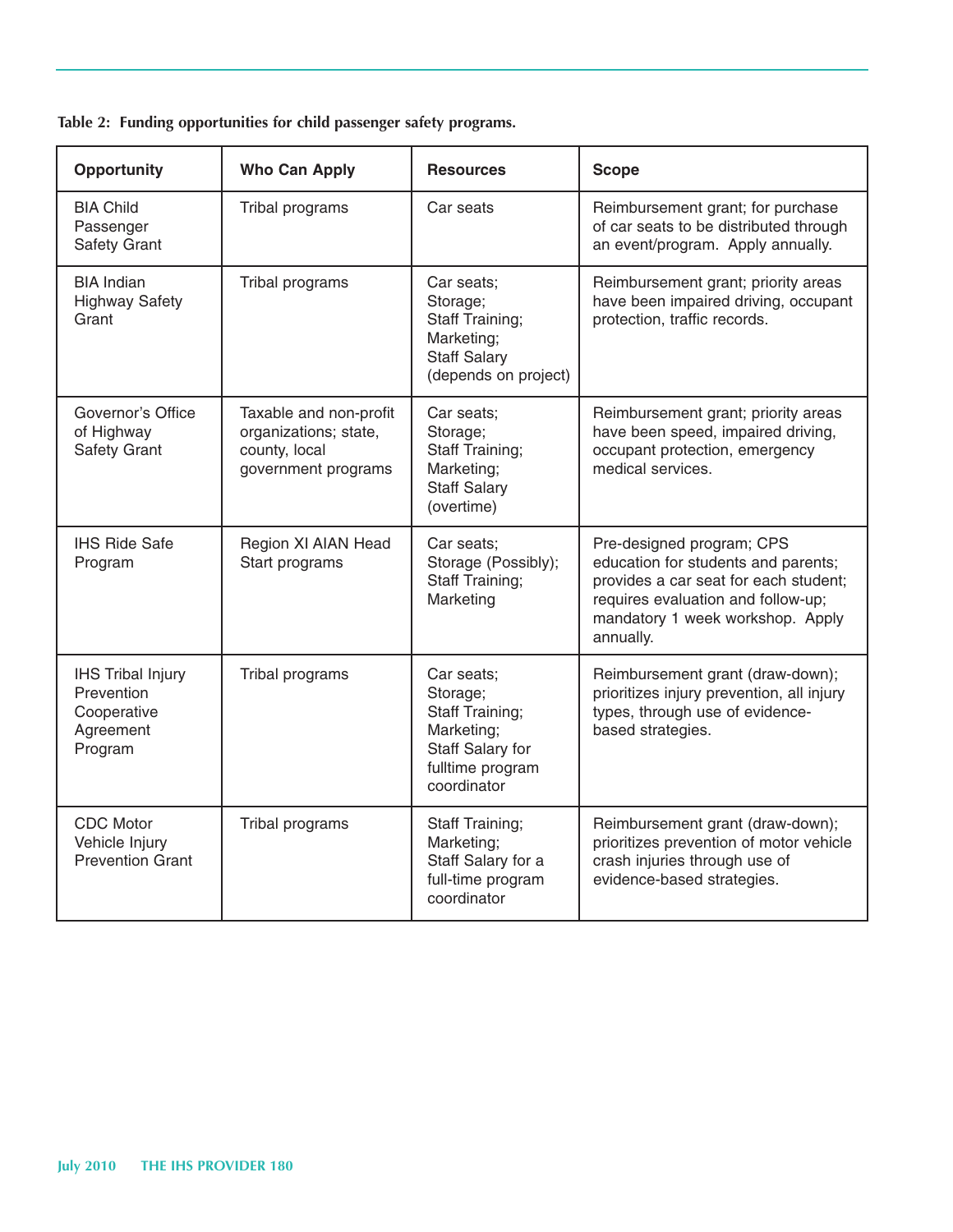#### **Partnerships**

 The National Safe Kids Program attributes the success of their education and distribution program to partnerships and networking. The program has distributed nearly 100,000 car seats to low-income, underserved, culturally-diverse families through state and local Safe Kids coalitions.14 At the community level, obvious CPS partners include programs that work with children, health and safety agencies, and law enforcement. Partners can link parents and caregivers to CPS services, help staff CPS clinics, promote CPS events in the community, and provide in-kind resources (e.g., storage space, or meeting rooms). For example, Safe Kids-certified CPS technicians have been recruited from IHS health care centers, tribal health services, and BIA law enforcement. Police officers who receive CPS technician training become advocates for CPS in both the community and within the police department.

 One tribal community had difficulty obtaining a supply of car seats and managing the provision of services when grant funding for the CPS program was discontinued. In response, the local community coalition partnered with a county injury prevention program to provide car seat education and distribution services during outpatient clinics at the IHS health care center. In addition to providing enhanced resources and skills, partnerships can alleviate one of the major barriers to sustainability, staff turnover and understaffing. Staff turnover results in a loss of knowledge and experience, and understaffing makes it difficult to implement a comprehensive program.

#### **Policy**

 Written policies and procedures are necessary to provide appropriate, fair, and uniform services, conserve resources, and manage liability issues. CPS policies address to whom, when, where, and how car seats will be distributed. For example, establishing a policy where only one restraint is provided per child per stage of life helps sustain a limited supply of restraints, allowing the program to serve a greater number of children. Written policies also guide how program activities are documented and records are maintained, how observational surveys of car seat use are performed, and what parents and caregivers are told about using the car seats and returning restraints involved in a crash.4,9,10

#### **Accessible Services**

"Accessible" CPS services are ones well-known to community members and easy for the target population to locate and utilize. They include both education and distribution services. Children in need of services can be identified by networking with local institutions such as schools or maternal and child health programs. Additionally, promoting and managing a CPS services referral system can help connect community members to services. Advertising can

 be done at health facilities via personal contacts, bulletin boards, and through closed-circuit television, by distributing flyers door-to-door, through radio public service announcements, and by road-side billboards. Educational services can be delivered at drive-through car seat events, in classrooms, and through one-on-one training sessions.

 Focus groups or community surveys provide insight into community preferences and barriers to receiving services. They can help answer questions such as:

- Is it better to have appointments, walk-ins, or both?
- locations for services? What are the best hours, days of the week, and
- •How long should training sessions last?
- Who besides parents might benefit from CPS education?
- what methods? Where would be best to advertise CPS services, using
- •How much would families be able to pay for a car seat?

#### **Data and Evaluation**

 Data are essential to document and improve program performance; provide accountability to the tribal leadership and funding sources; measure the program's impact; identify community needs; and justify requests for additional resources. Basic program data track the car seat inventory (what seats come in and what seats go out) by type of seat and by funding source, the names of children receiving services, referrals, services provided, and proof of liability release. Statistics to document the importance of CPS and the impact of the CPS program include police-reported crashes with child injuries; ambulance run logs; and the number of emergency visits and hospitalizations involving children injured in motor vehicle crashes. The annual number of citations or warnings issued for non-use of car seats reflects the level of enforcement of existing child restraint laws. Program impact should also be evaluated by conducting formal observational surveys of restraint use in the community.

#### **Program Coordination**

 Establishing, coordinating, and maintaining the key elements of a CPS program involve many activities, among them:

- Serving as the CPS contact person for questions and referrals
- potential partners Networking and coordinating with partners and
- Uncovering and responding to program funding opportunities
- •Monitoring income and expenditures
- •Documenting inventory and services provided
- •Conducting observational restraint use surveys
- •Managing, summarizing, and analyzing CPS program data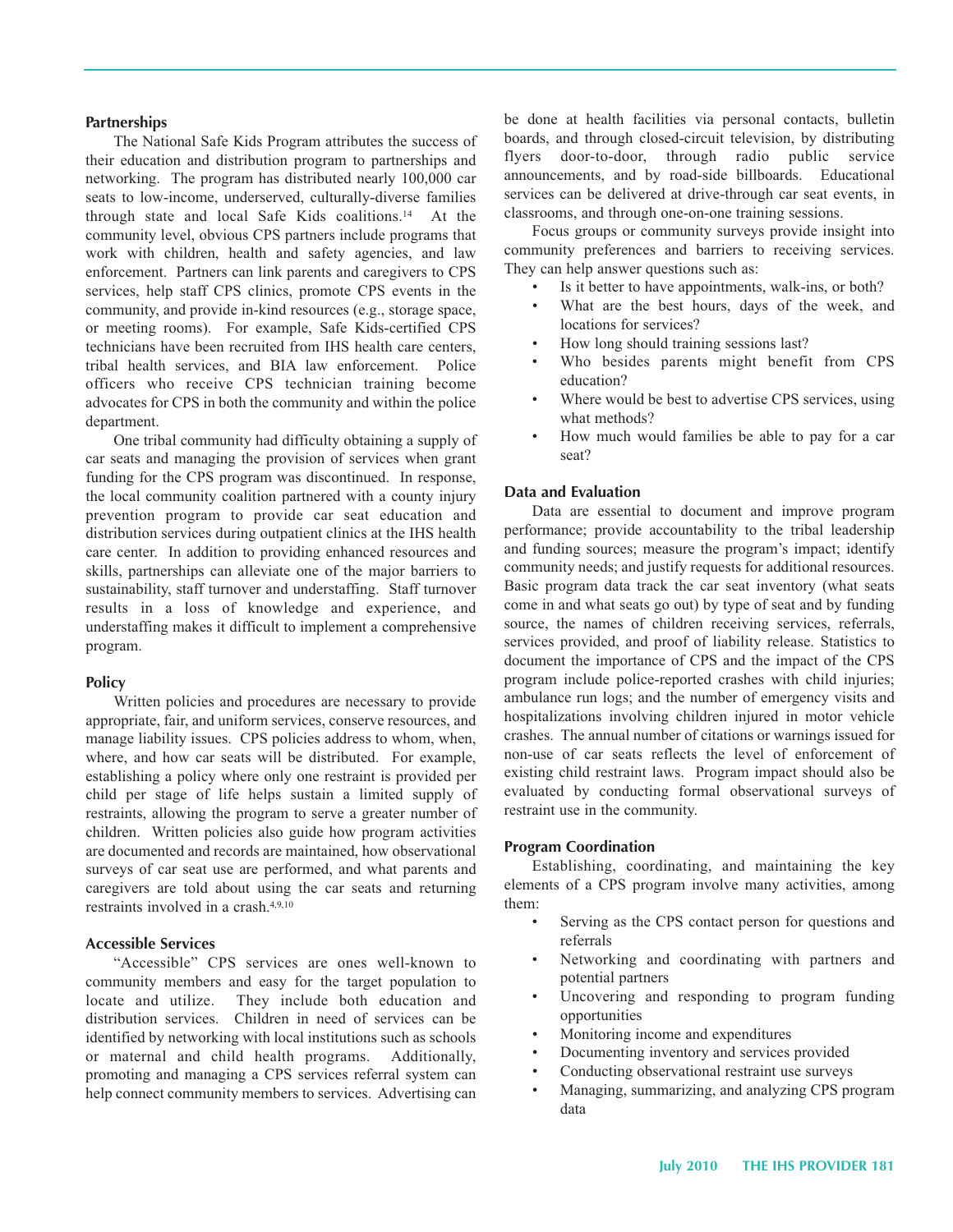- recruiting candidates for training •Arranging CPS technician training sessions and
- leadership and community members. Writing reports and making presentations to tribal

 A community CPS program should therefore support an official, salaried CPS program coordinator position. This person could be a Tribal Injury Prevention Program coordinator, or a community "champion." The role might be its own position, or a job duty listed under a new or existing position. The position could be housed in an existing community program, tribal agency, or IHS facility.

#### **Conclusion**

 Sustaining programs over time is a challenge for all community-based efforts.<sup>15-17</sup> Sustainability is vital not only to meet the ever-continuing needs for CPS services, but also to prevent the disappointment, mistrust, and pessimism that inevitably results when valuable programs disappear for want of planning, resources, leadership, or community support. As long as children are transported in motor vehicles, every community needs a comprehensive, sustainable CPS program.

#### **References**

- 1. Berger LR, Wallace LJD, Bill N. Reduce injuries: Eliminate disparities in child mortality rates among American Indian and Alaska Native children and youth. *IHS Primary Care Provider*. 2007; 32(7): 203 208.
- 2.Task Force on Community Preventive Services: Recommendations to reduce injuries to motor vehicle occupants increasing child safety seat use, and reducing alcohol-impaired driving. Am J Prev Med. 2001;21(4S):16–22.
- 3.Centers for Disease Control and Prevention, National Center for Injury Prevention and Control. Injuries among American Indians/Alaska Natives website dated November, 2009. Accessed April 23, 2010 at *www.cdc.gov/MotorVehicleSafety/native/factsheet.html*
- 4. Guide to Community Preventive Services. Use of Child Safety Seats: incentive and education programs website dated March, 2010. Accessed April 23, 2010 at *www.thecommunityguide.org/mvoi/childsafety seats/distribution.html*
- 5.Letourneau RJ, CE Crump, Bowling JM, et al: A child passenger safety program for American Indian and Alaska Native children. *Maternal Child Heath*. 2008;12:S55–S63.
- 6. Mittelstaedt EA, Simon SR. Developing a child safety seat program. Military Medicine. 2004;169(1):30-33.
- 7.Goldstein JA, Winston FK, Kallan M, Branas C, Schwartz S. Medicaid-based child restraint system disbursement and education and the Vaccines for

 Children Program: Comparative cost effectiveness. *Ambulatory Pediatrics.* 2008;8(1):58-65.

- 8. St. Mars T, Section Manager, Injury Prevention and Child Fatality, Arizona Department of Health Services, personal communication, March 15, 2010.
- 9. IHS Tribal Injury Prevention Cooperative Agreement Program. Accessed on May 18, 2010 at *http://www.injprev.ihs.gov/index.cfm?module=CAP*
- 10. Talty J, Sheese J, Gunn S, et al. Implementing a comprehensive child restraint program in a pediatric hospital: An effective model. *Pediatric Nursing*. 2000;26(6):619-624.
- 11. Maryland Kids in Safety Seats Car Seat Loaner Program. An information guide for prospective loaner programs website not dated. Accessed April 23, 2010 at *http://fha.maryland.gov/ohpetup/kiss/pdf/Loaner \_Program\_Guide.pdf*.
- 12. Meyer C, Assistant Coordinator, Maryland Kids in Safety Seats, personal communication, March 18, 2010.
- 13. National Child Passenger Safety Certification Training Program Overview. Accessed on May 19, 2010 at *http://cert.safekids.org*.
- 14. Cruz TH, Mickalide AD. The National SAFE KIDS Campaign child safety seat distribution program: A strategy for reaching low-income, underserved, and culturally diverse populations. *Health Promotion Practice.* 2000;1(2):148-158.
- 15. Community Anti-Drug Coalitions of America (CADCA): Sustainability Primer: Fostering longterm change to create drug-free communities. Available for free download at *http://www.cadca.org/*  $resources/detail/sustainability-primer$
- 16. Center for Civic Partnerships, Public Health Institute (2004). Investing in Sustainability: Adding Value in Georgia. Sacramento, CA: Public Health Institute. Available for free download at *http://www.civicpartnerships.org/docs/publications/i nvesting\_in\_sustainability.htm*
- 17. Center for Civic Partnerships, Public Health Institute (2001). Sustainability Toolkit: 10 Steps to Maintaining Your Community Improvements. Oakland, CA: Public Health Institute. Available for ordering at *www.civicpartnerships.org*

## **Acknowledgements**

 Thank you, to all those who supported and contributed to this work, among them Dr. Lawrence Berger, Academic Advisor, IHS Injury Prevention Fellowship; Gordon Tsatoke, Injury Prevention Specialist, Eastern Arizona District Office, IHS; Stephen Pointkowski, Eastern Arizona District Environmental Health Officer, IHS; child passenger safety program managers working in tribal communities across the US; and focus group participants.